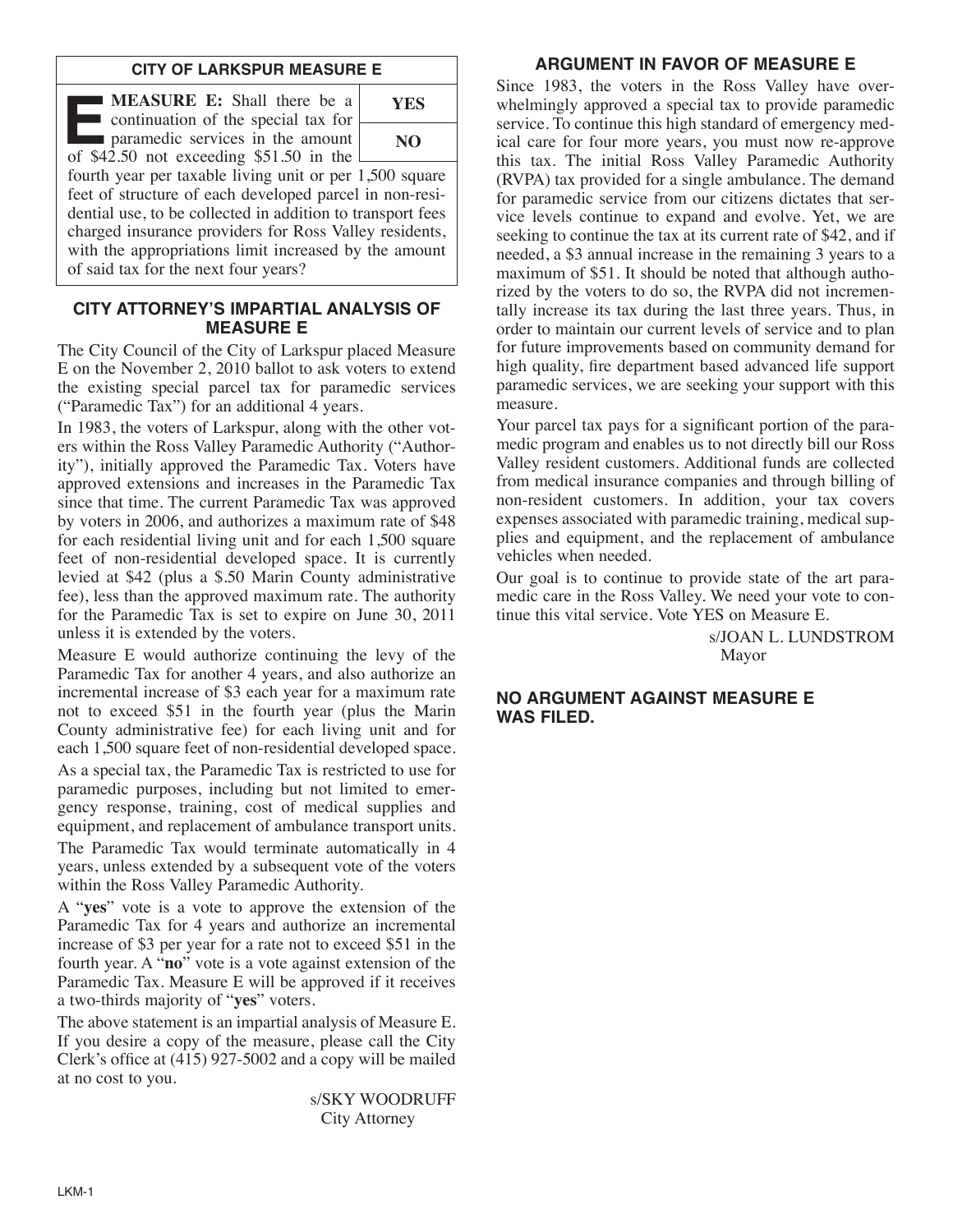# **FULL TEXT OF MEASURE E CITY OF LARKSPUR RESOLUTION NO. 14/10 A RESOLUTION OF THE CITY COUNCIL OF THE CITY OF LARKSPUR PROPOSING TO CONTINUE THE SPECIAL TAX FOR PARAMEDIC SERVICES FOR AN ADDITIONAL FOUR YEARS; AND CALLING AND GIVING NOTICE OF THE HOLDING OF AN ELEC-TION TO BE HELD NOVEMBER 2, 2010, AND RE-QUESTING THE BOARD OF SUPERVISORS OF THE COUNTY OF MARIN TO CONSOLIDATE SAID ELEC-TION; AND AUTHORIZING THE CITY CLERK OR HER DULY AUTHORIZED OFFICERS AND AGENCY TO CARRY OUT ALL THE NECESSARY PROCE-DURES FOR SAID ELECTION SUBMITTING TO THE VOTERS THE QUESTION RELATING TO CONTINU-ING THE SPECIAL TAX FOR PARAMEDIC SERVICES**

- WHEREAS, on November 5, 2002, the voters of the City of Larkspur approved a special tax for the funding of paramedic services in the City for four years through the Ross Valley Paramedic Authority of not to exceed \$30.00 per year for each living unit as a basic charge; and
- WHEREAS, the City Council of the City of Larkspur and the Board of Directors of the Ross Valley Paramedic Authority does hereby call for an election on November 2, 2010, for the purpose of increasing the special tax for paramedic services for an additional four years beginning at \$42 in the first year to a maximum amount of \$51 (plus an additional .50 cents County administrative fee) per residential unit in the fourth year, and \$51 (plus an additional .50 cents County administrative fee) per 1500 square feet structure developed parcel in non-residential use in the fourth year; and
- WHEREAS, under the provisions of the laws relating to general law cities in the State of California, an election shall be held on November 2, 2010, for the submission to the voters of a question relating to continuing the special tax for paramedic services; and
- WHEREAS, it is desirable that the election be consolidated with the statewide election to be held on the same date, and that within the City, the precincts, polling places, and election officers of the two elections be the same; and
- WHEREAS, it is desirable that the County Election Department of the County of Marin canvass the returns of the Special Municipal Election and that the election be handled in all respects as if there were only one election; and

WHEREAS, the City Council desires to submit to the voters at the election a question relating to continuing the special tax for paramedic services,

#### **NOW, THEREFORE, THE CITY COUNCIL OF THE CITY OF LARKSPUR DOES RESOLVE, DECLARE, DETERMINE, AND ORDER AS FOLLOWS:**

- Section 1. The City Council is authorized to present a proposition to the voters for their consideration pursuant to Government Code Sections 50077 and 53724.
- Section 2. That pursuant to the requirements of the laws of the State of California relating to General Law Cities, there is called and ordered to be held in the City of Larkspur, California, on Tuesday, November 2, 2010, an election to submit the question set forth in Section 4 to the voters within the City.
- Section 3. That pursuant to the requirements of Section 10400 *et seq*. of the Elections Code, the Board of Supervisors of the County of Marin is hereby requested to consent and agree to the consolidation of said election.
- Section 4. That the City Council, pursuant to its rights and authority, does order submitted to the voters at the election the following question: *Shall there by a continuation of the special tax for paramedic services in the amount of \$42.50 not exceeding \$51.50 in the fourth year per taxable living unit or per 1,500 square feet of structure of each developed parcel in nonresidential use, to be collected in addition to transport fees charged insurance providers for Ross Valley residents, with the appropriations limit increased by the amount of said tax for the next four years?*
- Section 5. The special tax to be approved by the voters pursuant to Section 4 has been set forth in Resolution No. 10/10.
- Section 6. The election to be held in the City and all matters pertaining thereto shall be conducted in accordance with the general election laws of the State of California, as may be applicable to the City.
- Section 7. The Council authorizes the Mayor to prepare a written argument in favor of the ballot proposition, not to exceed 300 words. At the discretion of the Mayor, the argument may also be signed by bona fide associations or by individual voters who are eligible to vote.
- Section 8. The City Clerk is directed to cause the posting, publication, and printing of notices and all other matters pursuant to the requirements of the Elections and Government Codes of the State of California.
- Section 9. That the County Election Department is authorized to canvass the returns of said elec-